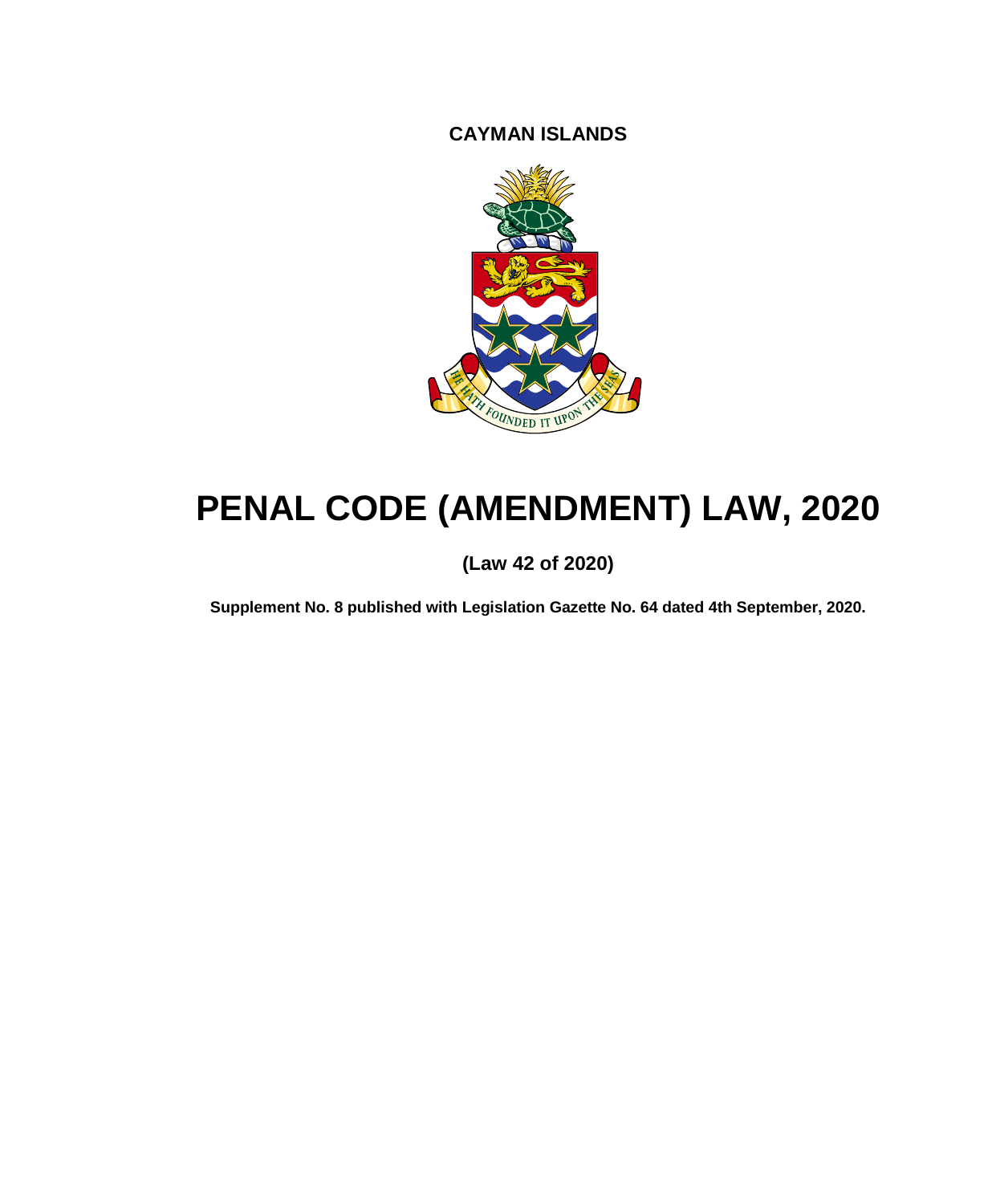## **PUBLISHING DETAILS**

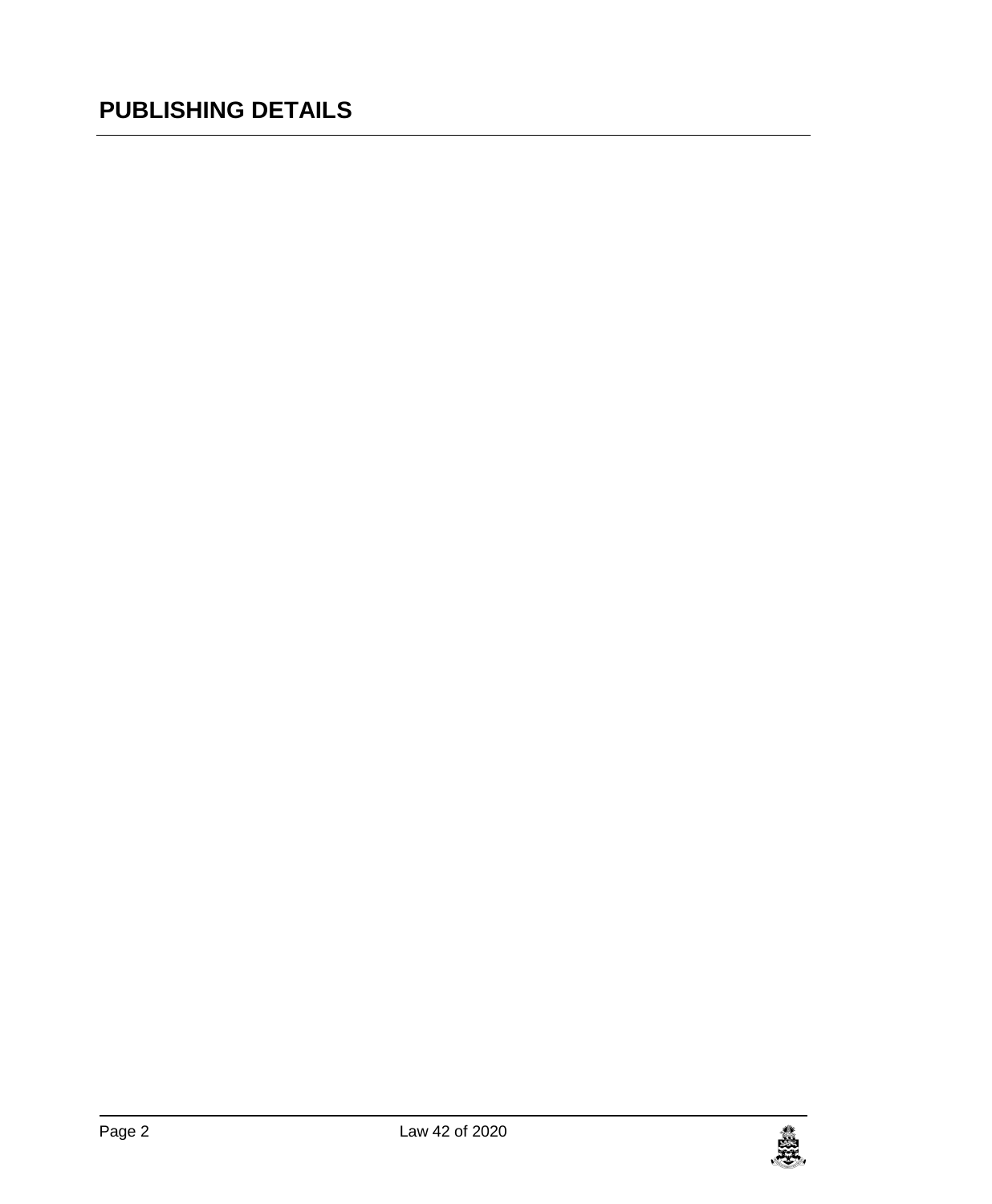#### **CAYMAN ISLANDS**

(Law 42 of 2020) I Assent,



**Martyn Roper Governor**

Date: 4th day of September, 2020

## **PENAL CODE (AMENDMENT) LAW, 2020**

**(Law 42 of 2020)**

#### **A LAW TO AMEND THE PENAL CODE (2019 REVISION) TO EXTEND THE OFFENCE OF BIGAMY TO INCLUDE CIVIL PARTNERSHIPS; AND FOR INCIDENTAL AND CONNECTED PURPOSES**

ENACTED by the Governor in accordance with section 81 of the Constitution, after consultation with the Premier, with the prior approval of the Secretary of State, and pursuant to instructions issued in accordance with section 31 of the Constitution.

#### **1. Short title and commencement**

- **1**. (1) This Law may be cited as the Penal Code (Amendment) Law, 2020.
	- (2) This Law comes into force immediately after the commencement of the *Civil Partnership Law, 2020*.

#### **2. Amendment of section 3 of the Penal Code (2019 Revision) - definitions**

**2**. The *Penal Code (2019 Revision)* is amended in section 3 by inserting in the appropriate alphabetical sequence the following definitions —

> " "**civil partner**" has the meaning assigned by the *Civil Partnership Law, 2020*; and

> "**civil partnership**" has the meaning assigned by the *Civil Partnership Law, 2020*;".